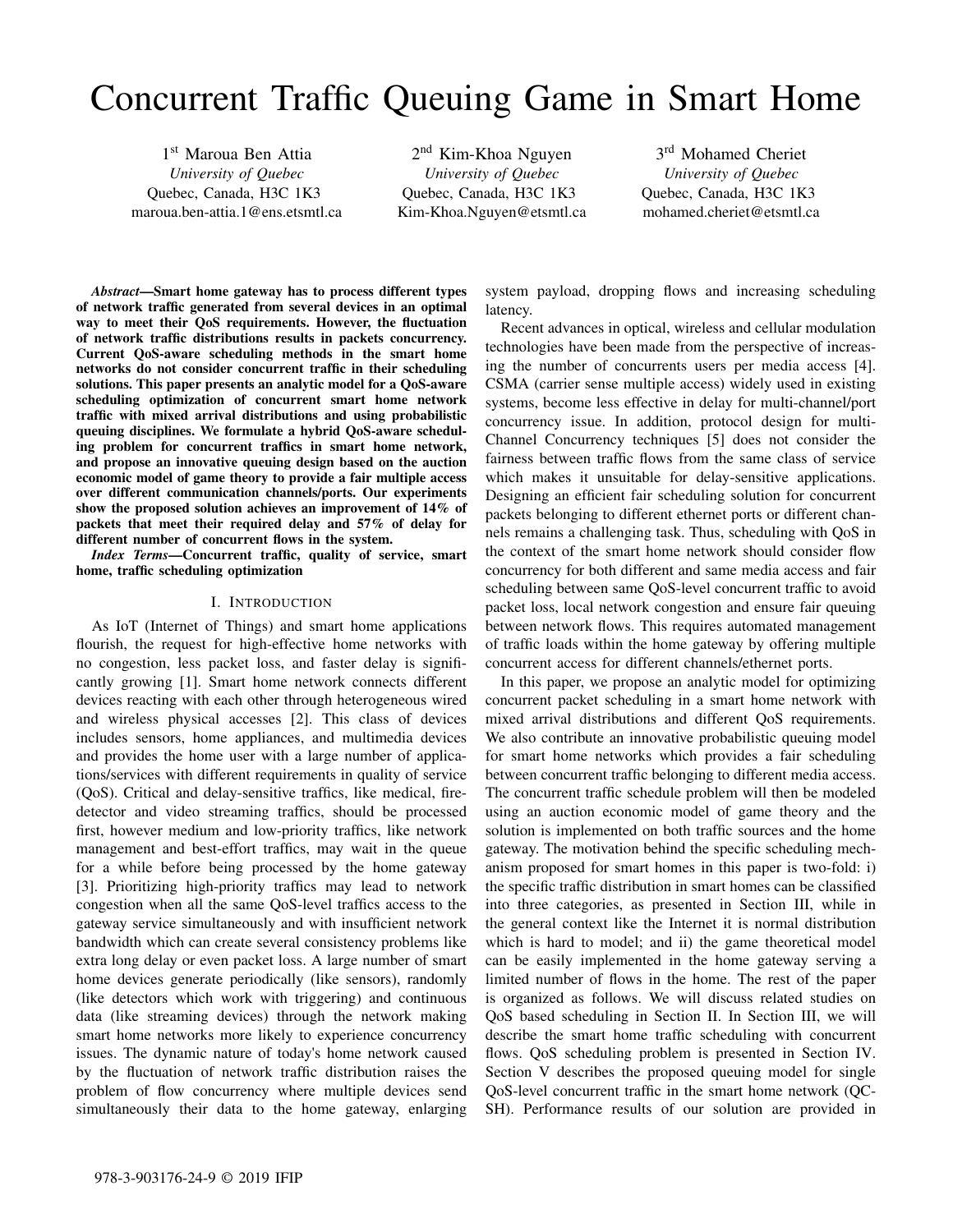Section VI. Finally, we draw conclusions and present future work.

# II. RELATED WORK

Various scheduling strategies have been deployed in smart home context to improve energy efficiency [6], [7], reduce power consumption [8] and improve response time [9]. However, the multi-channel/port concurrency issue has not yet been considered in the smart home network. The problem of providing concurrent accesses to a shared resource has been considered in several research areas; telecommunications [10], vehicular networks [11], computer systems [12], [13], etc. Zhang et al. [11] proposed a broadcast protocol for vehicular ad hoc networks (VANETs) which enables candidate forwarders in different transmission segments to concurrently transmit message packets. The authors used an accurate time synchronization mechanism to precisely calculate the packet forwarding time for each transmitter to satisfy concurrent transmissions requirements of orthogonal frequency division multiplexing (OFDM) signals in terms of the maximum temporal displacement. Despite the good performance provided by this solution in terms of the total broadcast delay, the large number of the concurrently transmitted messages can cause packet loss. Many efforts have been done to improve spatial multitasking either through adding additional resources like multiple CPU cores or by maximizing thread-level parallelism [12].

Game theory has been used in different research areas [14], [15]. An evolutionary game-theoretic approach is considered in [16] to reduce the average waiting time for local data processing units (LDPUs) in wireless body area network (WBAN).

A non-cooperative stochastic game is considered in [17] to bypass malicious nodes in cognitive radio networks. Since a normal/malicious unlicensed user attempts to maximize/minimize the expected average of the cumulative link utility along its selected path, the authors calculated a Nash equilibrium to select the channel which maximizes this utility. A coalition game-theoretic approach is used in [14] to solve the cluster formation problem in Device-to-Device (D2D) communications in 5G cellular networks. The game is used by the LTE base station to let the user join or leave a cluster based on its energy efficiency. Another coalition game is considered in [15] to enable full-duplex concurrent scheduling in millimeter wave wireless backhaul network. The game is used to find concurrently scheduled flows set with the maximum sum rate which maximizes the number of flows which satisfy their QoS requirements. In general, prior work focus on parallel executions that require high-performance computing [11], [13] and advanced hardware or protocol designs [10] that require significant hardware or protocol modifications. However, a home gateway is a limited-resource system with limited bandwidth and computational capabilities compared to 5G and WSN networks [18]. This makes it difficult to deploy such complex, time and space-consuming approaches on a smart home gateway. Also, multiple access solutions provided by multiplexing systems [4] enable simultaneous transmissions over only a single communication channel. Multi-Channel Concurrency (CCM) [5] in wireless systems allows concurrent multiple access over different channels from a single radio interface through using static or dynamic schedulers to control the switching frequency and the time allocation for each channel. These implementations cannot handle multi-channel/port concurrency issue.

Our approach mitigates these limitations by providing fair multiple access over different communication channels/ports smart-home network.

#### III. SYSTEM DESCRIPTION

A smart home allows the home user to control or remotely manage a network of smart devices. These devices can be classified into three main classes according to the temporal distribution of their network data:

*a) Periodic data:* These data are generated periodically by sensors and are generally used for monitoring. The sensors detect and send at each period of time the states of monitored devices to a central server to create models for analysis ends. These sensing objects include; connected thermostats, network sensors, medical sensors, etc., and generate traffics with a constant, determined distribution.

*b) Random data:* These data are generated randomly by sensors and usually used for notifications. The sensors generate traffic by triggering some events to notify the user or the application server by the abnormal activity in order to prevent dangerous threats. For example, a glass break detector that can measure the window pressure could notify the homeowner via his phone when someone attempting to break in, or a fire detector that can predict fires based on other sensors (like smoke sensors and temperature sensors) could ask homeowners for evacuation. These sensing objects generate random time independent traffics and then based on the Poisson process distribution [19] with an exponential interarrival rate.

*c) Continuous data:* These data are generated continuously with a very high arrival rate during peak periods of use and lower arrival rate during the rest of the day or by surveillance cameras. These objects includes; tablets, smartphones, connected televisions, surveillance cameras, etc. Home gateway has wireless and wired interfaces by which traffic will be redirected and routed from home network to the cloud. Each network device may communicate its generated data through Wi-Fi interface or Ethernet ports of the home gateway.

These data will be classified according to their priorities (QoS level), scheduled according to their arrived time and QoS level, and then served by the service module. Given the wide range of services provided in the smart home network with a different requirement in QoS, the fluctuation of network traffic distributions and a large number of smart devices, each network channel or ethernet port may be parallelly shared by more than one active flow having the same QoS level. To deal with the network flow concurrency issue, we add a bidding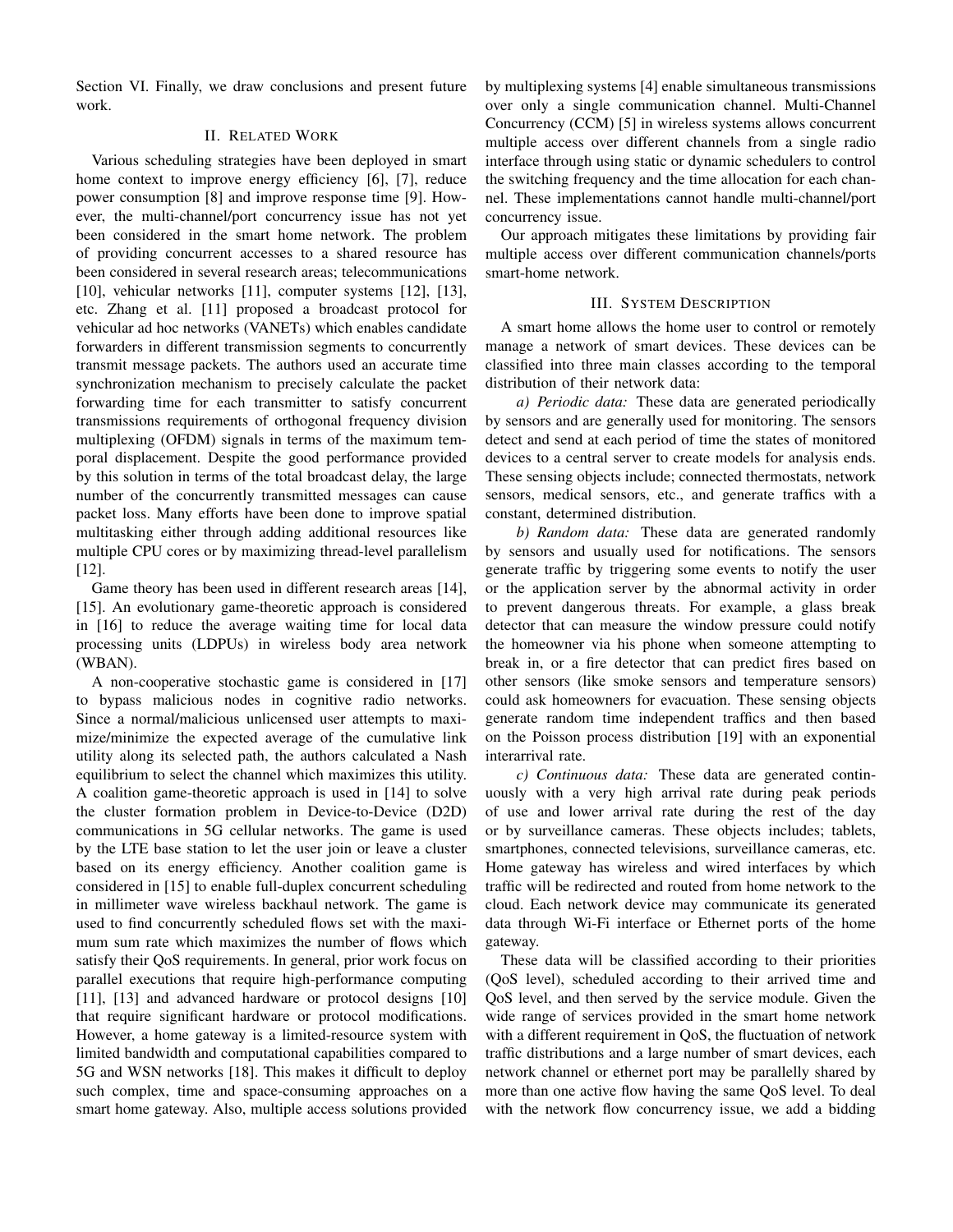module at the entry of the principal queue. This module uses an auction game which prioritizes packets according to their bid values as described in Section V.

## IV. QOS-AWARE SCHEDULING PROBLEM

Our problem is optimizing QoS scheduling for concurrent network flows generated from different communication channels/ports which have the same QoS-level and the same arrival time while respecting the maximum tolerated delay required by their QoS level (unlike the existing access control techniques [4] that consider flow concurrency for only the same media access). The solution can be implemented on traffic sources as well as on the home gateway.

## *A. System Model*

Incoming traffic can follow different distributions depending on their data type as well as the type of their generation process. We have a single domestic gateway with  $c$  servers. A server can process any packet with a size up to the Maximum Transmission Unit (MTU). We assume that all packets are MTU-sized packets [20], [21] and the service follows a deterministic distribution [22], [23] with a rate  $\frac{1}{s}$ . Each data source can generate different QoS-levels of network traffic at different time slots, and a maximum of  $k$  packets can be processed at each service time using  $c$  servers. Our system is modeled as  $G/D/c$ . The service can serve:

- Up to  $c$  packets in  $s$  time slots,
- Up to  $\frac{c}{s}$  packets in one time slot,
- Up to  $s \frac{p_{max}(P_i)}{s}$  packets during the maximum required delay  $D_{max}(P_i)$  of a packet  $P_i$ .

Thus, for each packet  $P_i$  we define a maximum window size  $w_{max}^{P_i}$  as the maximum number of packets that can be processed by the system's service during its required delay  $D_{max}(P_i)$  as follows:

$$
w_{max}^{P_i} = \frac{c * D_{max}(P_i)}{s} \tag{1}
$$

## *B. Modeling concurrent traffic in smart home network*

Concurrent traffic  $T = \{P_i^q, P_{i'}^q | i \neq i', i, i' \in R^+\}$  are flows that have the same QoS-level pair  $q = (p, w_{max})$  and that each has at least one packet  $P_{ij}^q \in P_i^q$  and  $P_{i'j'}^q \in P_{i'}^q$  with the same arrival time slot t. We define the concurrent packets as  $C = \{P_{ij}^q(t), P_{i'j'}^q(t') | P_{ij}^q \in P_i^q, P_{i'j'}^q \in P_{i'}^q, t = t'\}\$ and the concurrent packet decision function as  $D(C)$ . Thus, the system will order the sequence of concurrent packet according to D(C). We also define  $U(P_{ij}^{(q,g)})$  the decision utility function as the gain of resources required for sending a packet  $P_{ij}^q$  based on  $D(C)$  function that we will determine later. The decision utility function is calculated as follows.

$$
U(P_{ij}^{(q,g)}) = \sum_{q=1}^{|Q|} \sum_{c=1}^{|C|} D_T(P_c^{q,g}) - D_T^*(P_c^{q,g}) \tag{2}
$$

where  $D_T(P_c^{q,g})$  and  $D_T^*(P_c^{q,g})$  are respectively the delay of processing the packet  $(P_c^q)$  before and after applying the  $D(C)$ 

function and are defined as the sum of waiting time in the queue and service time.

The smart home network is a heterogeneous infrastructure made of multiple electronic and electrical network devices like sensors, detectors, and laptops. These data sources generate a wide range of traffic with different distributions and various QoS requirements. A key challenge of this problem is to find an optimized schedule of multi-sourced and concurrent packets with respect to their QoS requirements. Thus, to meet the delay constraint, the delay of a packet  $P_{ij}^{(q, S)}$  must be lower than the delay budget  $D_{max}^q$  required by the class of service q:

$$
D_T(P_{ij}^{(q,S)}) \le D_{max}^q \tag{3}
$$

The QoS-aware scheduling problem consists of finding an optimal way to schedule packets from multi-sourced and concurrent traffic while ensuring their maximum tolerated delay and maximizing the concurrent-packet utility function  $U(P_{ij}^{(q,g)})$ . We formulate the QoS-aware scheduling problem by the following objective function:

$$
(D(C))^* = \begin{cases} arg_{max}(U(P_{ij}^{(q,g)})), P_{ij}^{(q,g)} \in P \\ D_T(P_{ij}^{(q,g)}) \le D_{max}^q \end{cases}
$$
 (4)

# V. QC-SH: QUEUING MODEL FOR SINGLE QOS-LEVEL CONCURRENT TRAFFIC

The QC-SH, the innovative mechanism proposed in this paper, is inspired by the concept of auction used in game theory. We applied a bidding mechanism on concurrent packets to fairly schedule them with respect to their maximum tolerated delay required by their QoS level. Each source can place a bid based on the number of packets it wants to process. This bid is re-calculated at each bidding round using the previous bid result, and the maximum tolerated delay required by the source QoS level.

# *A. Game Description*

QC-SH is based on a multi-player bidding mechanism. The players of the game are the concurrent packets  $C$ . They play for the first place in the media access to be processed first. There are  $|C| = n$  players with valuations  $v_1, \ldots, v_n$ . In each bidding round, each player  $P_{ij}^q \in C$  places a bid  $b_{ij}^q$ . The player with the maximum bid wins and will be processed by the system as well as its following k packets from  $P_i^q \in T$ .

At each bidding round  $r$ , the system compares the bidding values of the concurents flows and sends  $sent_{ij} * w_{max}^q =$  $(v_{ij} - b_{ij}) * w_{max}^q$  packets from the winning flow  $P_{ij}^q$  using its bid value  $b_{ij}$  and its valuation  $v_{ij}$  at each round  $r_i$  as follows:

$$
sent_{ij}(r_i) = \begin{cases} v_{ij}(r_{i-1}) - b_{ij}(r_i) & \text{if } P_{ij}^q \text{ wins round } r_i \\ 0 & \text{if } P_{ij}^q \text{ looses round } r_i \end{cases}
$$
(5)

For each concurrent flow  $P_i^q \in T$ , we set a maximum window size  $w_{max}^q$  (see Eq.1) as the maximum number of packets that can be processed by the system's service during its required delay  $\bar{D}_{max}^q$ . The initial valuation of a player  $P_{ij}^q$  corresponds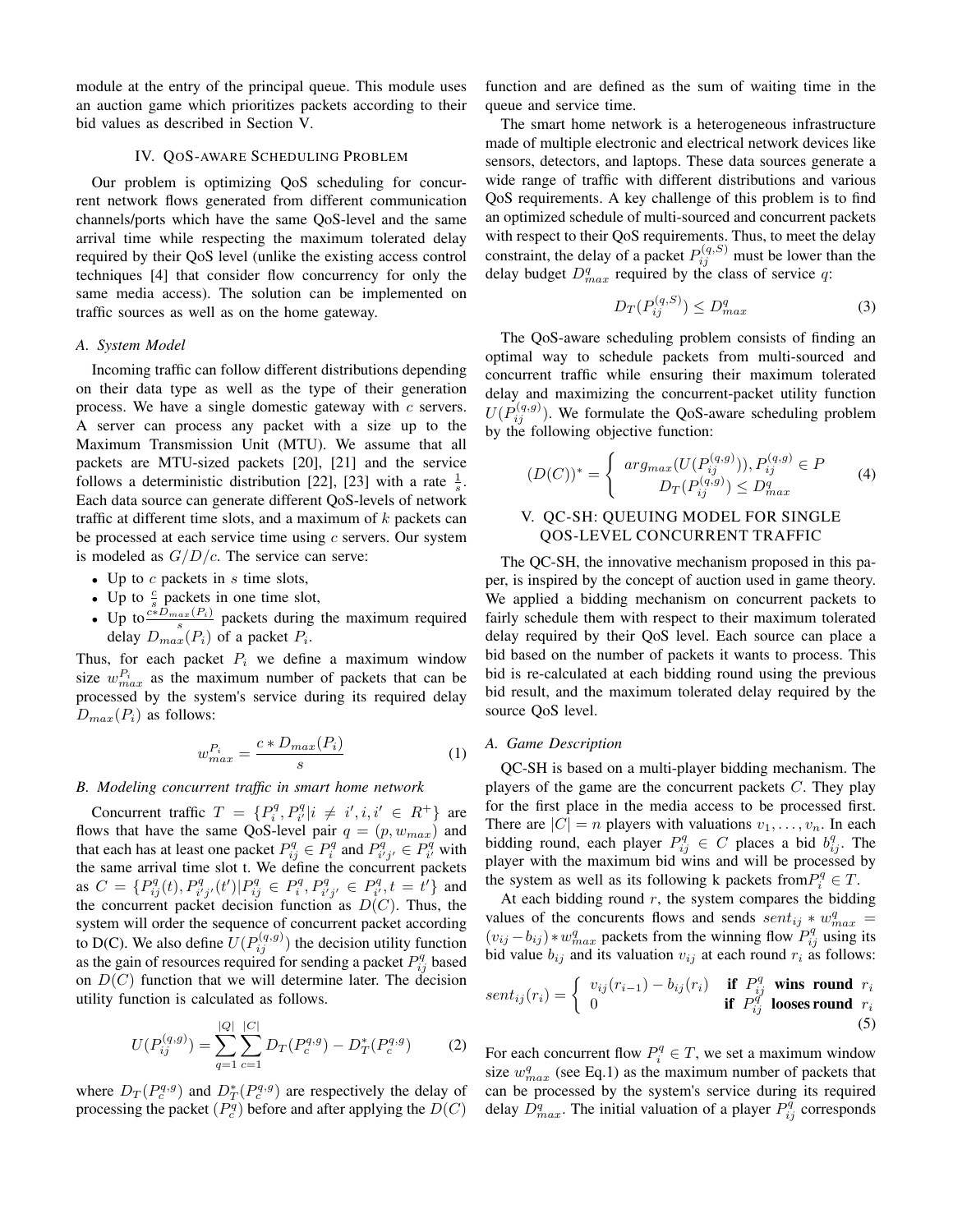to  $v_{ij}(r_0) = \frac{w_{max}^q}{w_{max}^q} = 1$  and it is updated at each playing round as follows:

$$
v_{ij}(r_i) = \begin{cases} v_{ij}(r_{i-1}) - sent_{ij}(r) & \text{if } P_{ij}^q \text{ wins round } r_i \\ v_{ij}(r_{i-1}) + sent_{ij}(r) & \text{if } P_{ij}^q \text{looses round } r_i \\ 6 & \end{cases}
$$

If a packet  $P_{ij}^q$  wins a round, its valuation  $v_{ij}$  decreases by the number of sent packets by the system, but if it loses a round, its valuation increases to cover its loss from the previous round and to increase its winning probability. Thus, the probability of successful processing of packets of a source increases with its previous loss rate. For each concurrent packet  $P_{ij}^q \in C$ , we define a window size  $w_{ij}^q$  as the number of sub packets  $P_{ij}^q$  to be processed by the system during the delay of  $P_{ij}^{(q,g)}$  as follows:

$$
w_{ij}^q = \frac{c * D(P_{ij}^{(q,g)})}{s} \tag{7}
$$

Whether a player wins or looses, the system calculates its utility  $U_{ij}^q$  at each playing round  $r_i$  as follow:

uniform distribution on [0,1].  $b^*(v)$  is a symmetric Bayesian nash equilibrium (BNE) for each concurrent packet  $P_{ij}^q$  if  $b^*(v_{ij})$  is its best response when all other players bid  $b^*(v_{i'j'})$ . The existence of a BNE in First price auction is proven by Lebrunen in [24]. Let  $F$  and  $f$  be respectively the general cumulative distribution function (strictly increasing) and the probability density function. We assume that the symmetric BNE b∗ is strictly increasing and differentiable. The utility of the packet  $P_{ij}^q$  with valuation  $v_{ij} \in [0, 1]$  and bid  $b(w) \in [0, 1]$ is as follows:

$$
U = Pr_{win}[v - b(w)] = Pr(max_{j \neq i}b(j) \le b(w))[v - b(w)]
$$
  
=  $[F(w)]^{n-1}[v - b(w)]$  (9)

$$
\frac{\partial U}{\partial w} = (n-1)[F(w)]^{n-2} f(w)[v - b(w)] - b(w)'[F(w)]^{n-1}
$$
\n(10)

The utility is maximized using the first order condition described in Eq.11:

utility 
$$
U_{ij}^q
$$
 at each playing round  $r_i$  as follow:  
\n
$$
U_{ij}^q(r_i) = Pr_{win}^{ij}(r_i) * \frac{sent_{ij}(r_i)}{w_{max}^q} = Pr_{win}^{ij}(r_i) * [v_{ij}(r_{i-1}) - b_{ij}(r_i)]_{\leftrightarrow} (n-1)[F(v)]^{n-2} f(v)[v-b(v)] - b(v)'[F(v)]^{n-1} = 0
$$
\n(8)  
\nwhere  $Pr_{ij}^{ij}(r_i)$  is the winning probability of neglect  $P_i^q$  in

where  $Pr_{win}^{ij}(r_i)$  is the winning probability of packet  $P_{ij}^q$  in round  $r_i$ 

# *B. Game Model*

As described before, the system sends  $v_{ij} - b_{ij}$  packets from the winner flow. Thus, the system wants to maximize the bid value to achieve some fairness between concurrents traffic by sending a few packets from each flow to increase the probability of winning for other players. However, concurrent flows want to minimize their bid to send a maximum number of packets from its flow. Based on the tradeoff between the selected winner and the number of processed packets, we model our game as follows:

- Type: First price auction game. It allows the concurrent traffic to choose its strategy based on its window size.
- Players: A finite set  $N$  of concurrent traffics from different media access.
- The resource that the palyers play for: The media access to transmit its packets over the acquired priorities.
- Game coordinator: The home gateway
- Strategies:  $S=$  set of actions =  $R^+$
- Initial valuation:  $v_{ij}(r_0) = \frac{w_{max}^q}{w_{max}^q} = 1$
- Winner: the player with the highest bid
- Utility:  $U_{ij}(v, b) = 1(b_i \ge max_{i \ne i} b_i)(v_{ij} b_{ij})$
- Duration of the game:  $T = \varepsilon + k\delta$ ; with k is the total number of packets to be sent concurrently,  $\delta$  is the duration of one packet (=MTU),  $\varepsilon$  is game computation, evaluation, and analyses times.

## *C. Nash Equilibrium*

The valuations  $v_i$  of the concurrent flows are independent and identically distributed across the players and follow the

Thus,  $b^*(v) = \frac{v(n-1)}{n}$  is a symmetric Bayesian nash equilibrium for the game since it maximizes the utility given any valuation v.

$$
\int_{0}^{x} \frac{\partial U}{\partial w}_{|w=v} dv = 0
$$
\n
$$
\leftrightarrow [F(v)^{n-1} * v] - \int_{0}^{x} F(v)^{n-1} dv - [F(v)^{n-1} * b^*(v)] = 0
$$
\n
$$
\leftrightarrow v * F(v)^{n-1} - \frac{v^n}{n} - b^*(v) * F(v)^{n-1} = 0
$$
\n
$$
\leftrightarrow v^n - \frac{v^n}{n} - b^*(v) * v^{n-1} = 0
$$
\n
$$
\leftrightarrow b^*(v) = \frac{v^n - \frac{v^n}{n}}{v^{n-1}} \qquad \leftrightarrow \qquad b^*(v) = \frac{v(n-1)}{n}
$$
\n(12)

The auction game model proposed under concurrency issue is called QC-SH.

#### VI. PERFORMANCE EVALUATION

## *A. Experimental Setup*

To evaluate the performance of the proposed QC-SH algorithm, the experiment was carried out in a simulated network environment similar to the smart home network one. We build a simulation with up to 200 concurrent flows, each has  $flow_{size} = 20$  network packets (a total of 4000 packets). The flows are processed using 4 servers and with a service time  $= 5$  ms. The maximum delay required by the service class q of concurrent flows is  $D_{max}^q = 40$  ms. We calculate the maximum number of packets  $w_{max}$  that can be processed by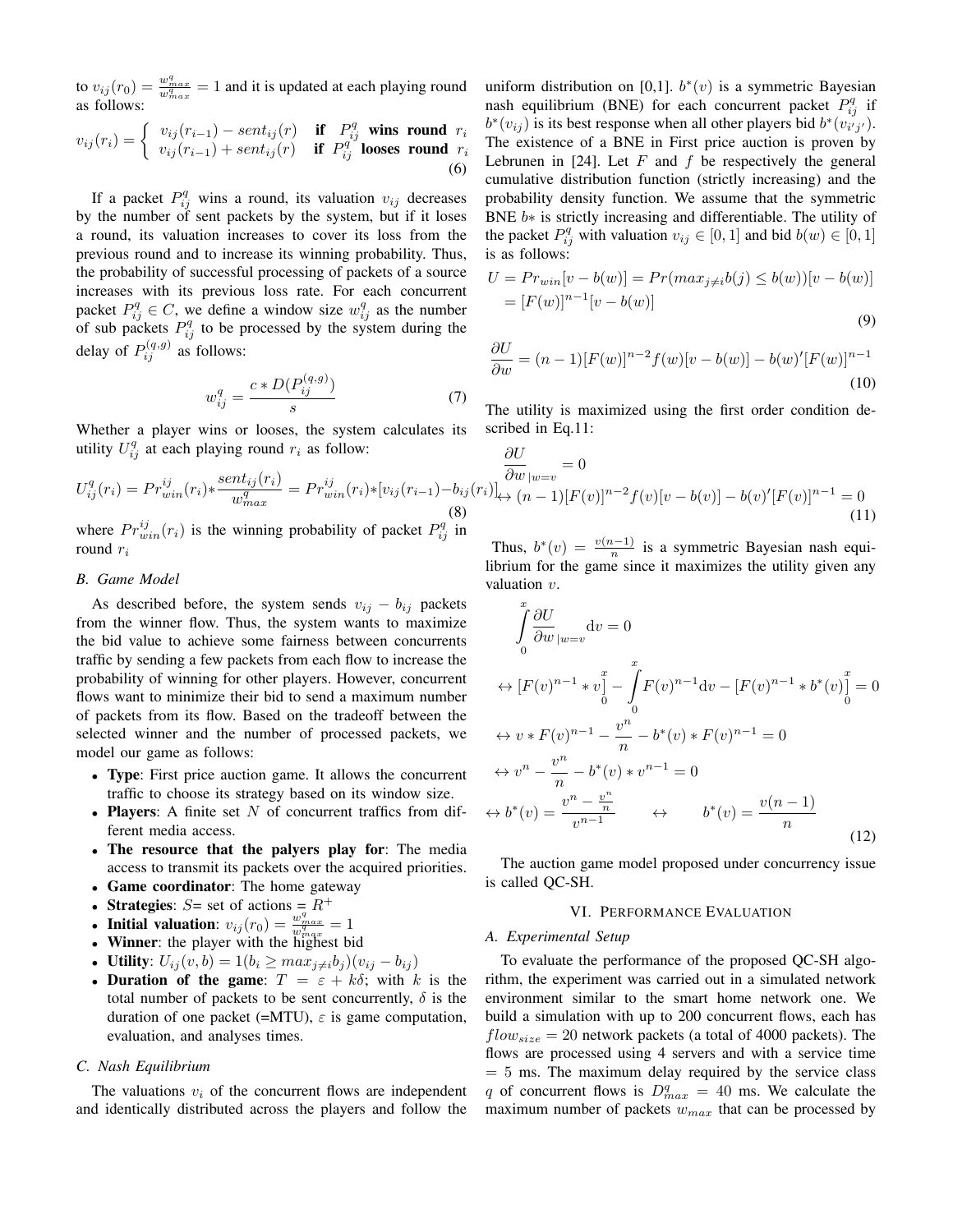

(a) Percentage of packets that exceed (b) Delay of processing flow number their deadline in function of number 2 in function of number of concurof concurrent flows (%) rent flows (second)



(c) Delay of processing each flow in function of number of concurrent flows (second)

Fig. 1. QC-SH performances in function of number of concurrent flows (one server)



(a) Variance of processing delay of all flows in function of number of concurrent flows (second)

(b) standard deviation of processing delay of all flows in function of number of concurrent flows (second)



(c) Mean delay of processing of all flows in function of number of concurrent flows (second)

Fig. 2. Statistical performances for QC-SH in function of number of concurrent flows (one server)

the system's service during the required delay  $D_{max}$  as defined in Eq. $(1)$ .

We test our QC-SH algorithm with one and four servers and we compare it with recent mono-processing and multiprocessing scheduling approaches as follow:

• Mono-processing approaches: Theses approaches con-





(b) Delay of processing all packets from all flows in function of number of concurrent flows (second)

(a) Percentage of packets that exceed their deadline in function of number of concurrent flows (%)





(c) Number of rounds to process all (d) Delay of processing flow numpakets from each of 200 concurrent ber 2 in function of number of flows

concurrent flows (second)

Fig. 3. QC-SH performances in function of number of concurrent flows (4 servers)

sider a single server. They include TDMA solution [15](it serially transmits packets) and concurrency-based scheduling solutions like CDMA [4], STDMA [15], SFD [15], and others [4], [11], [15]. In our experimentation, we use CDMA approach as a candidate to refer to this group since all channels/ports concurrent approaches are based on the CDMA solution. CDMA allows multiple access over a single media access (channel/port). However, for concurrent traffic over multi-channels/ports CDMA performs as TDMA as it processes a single packet in each media access. With a focus on multi-channels/ports concurrency issue, we simulate the CDMA approach by serially transmit concurrent packets for each channel/port. We setup the CDMA approach using 1 server and 200 concurrent flows.

• Multiprocessing approaches: These approaches consider more than one server. They include concurrency-based scheduling solutions that allow spatial multitasking using multiple CPUs [18]. We refer to this group  $Parallelism$ and we setup it using 4 servers and 200 concurrent flows.

## *B. Experimental Results*

Fig. 1 shows the performances of the proposed QC-SH algorithm in terms of the number of concurrent flows compared to the CDMA approach [4] using a single server. Three metrics are considered: a) the percentage of packets that exceed their deadline (Fig.  $1(a)$ ), b) the delay of processing a single flow (we test with the flow number 2 as it is always present for different number of concurrents flows; from 2 to 200) (Fig. 1(b)), and c) the delay of processing each flow (Fig. 1(c)). We can see our solution provides lower delay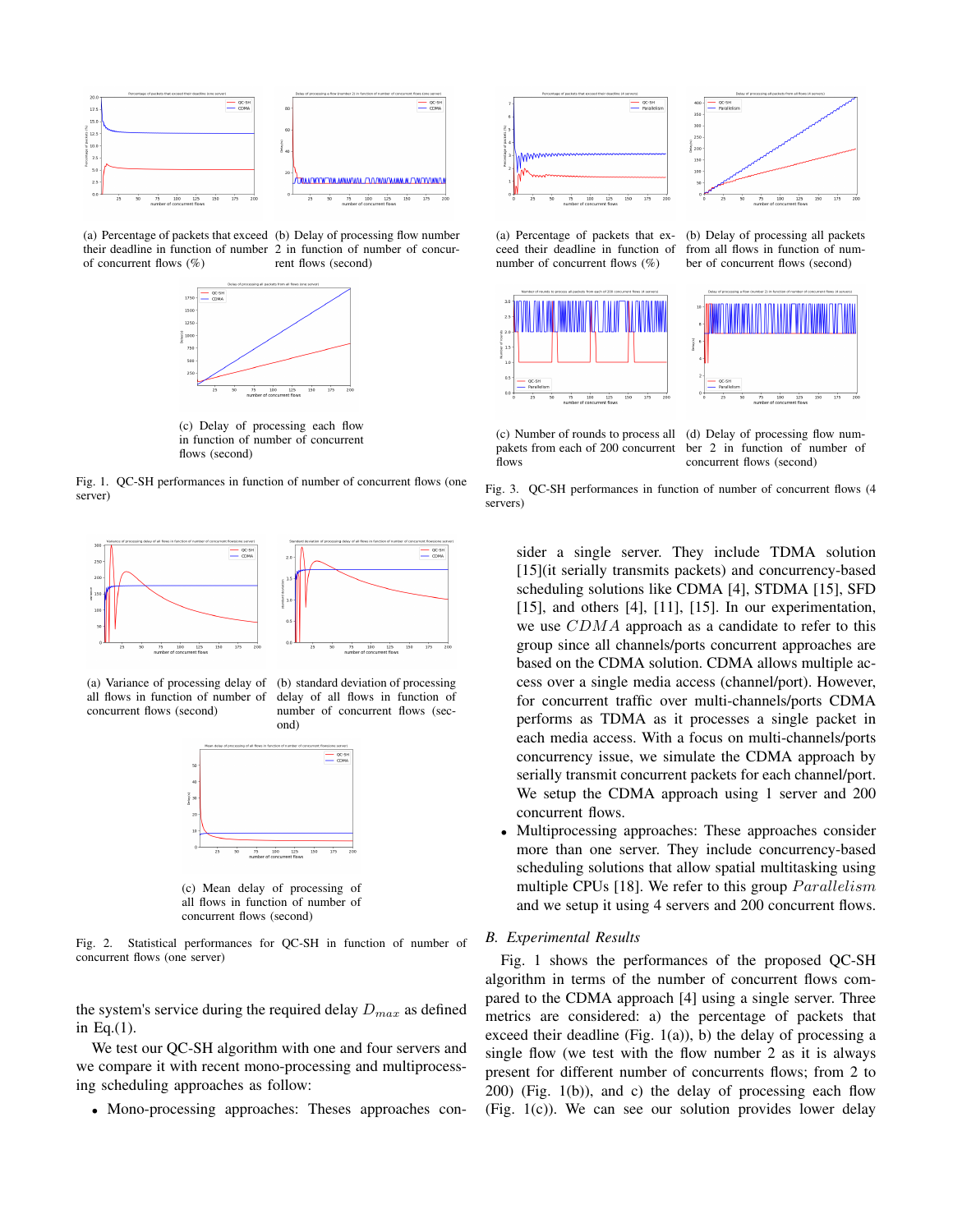

(a) Variance of processing delay of (b) standard deviation of processing all flows in function of number of concurrent flows (second)

delay of all flows in function of number of concurrent flows (second)



(c) Mean delay of processing of all flows in function of number of concurrent flows (second)

Fig. 4. Statistical performances for QC-SH in function of number of concurrent flows (4 servers)

for processing all flows and a lower number of packets that exceed their deadline compared to CDMA. QC-SH provides a minimum of 94% of packets that respect their maximum delay compared to 80% with CDMA (an improvement of 14%). The processing delay of all flows with QC-SH is lower than that with CDMA (Fig.  $1(c)$ ). This can be explained by the fairness feature of our solution in order to provide a lower total processing delay for concurrent flows. As shown, QC-SH processes up to 200 concurrent flows in a maximum of 750s, with around 10s and 2 processing rounds per packet) compared to up to 1750s with CDMA, with around 18s and 4 processing rounds per packet (an improvement of 14%). Therefore, our approach performs better in heavy concurrent traffic condition which is the case of smart home network. We also study the fairness of processing concurrent flows using the statistical parameters of the proposed QC-SH in terms of the number of concurrent flows and using a server (Fig. 2). We compare the statistical performances of the proposed QC-SH to the CDMA solution in terms of a) the variance (Fig.  $2(a)$ ), b) the standard deviation (Fig. 2(b)), and c) the mean delay of processing of all flows (Fig. 2(c)). When we increase the number of concurrent flows, both the variance and the standard deviation of the processing delay with QC-SH decrease while remaining under CDMA curves. When we increase the number of concurrent flows, the processing delay of all flows will be close to the average. We conclude that the fairness feature of our solution makes it less sensitive to the fluctuation of the number of concurrent traffics. Furthermore, QC-SH experiences a lower mean delay for any number of concurrent flows compared to the CDMA solution. We note that at the beginning of the

experiment (with the lower number of concurrent flows) QC-SH has high variance, standard deviation and mean delay. This can be explained by the extra overhead resulting from game computation, evaluation, and analyzing times. Fig. 3 shows the performances of the proposed QC-SH algorithm in terms of the number of concurrent flows compared to the Parallelism approach using 4 servers. Four performance metrics are considered: a) the percentage of packets that exceed their deadline (Fig.  $3(a)$ ), b) the delay of processing flow number 2 (Fig.  $3(b)$ ), c) the number of rounds to process all pakets from each of 200 concurrent flows (Fig. 3(c)), and d) the delay of processing each flow (Fig. 3(d)). We observe the QC-SH works better with 4 servers (with an improvement of up to 4% in packets that respect their maximum delay, 600s in delay of processing all concurrent flows, one processing round per packet and 3s of processing delay per packet compared to QC-SH with one server). We also note that QC-SH performs better than the Parallelism solution [18] with an improvement of up to 2% in terms of the number of packets that preserve their maximum delay, up to 250s in delay of processing all concurrent flows, two processing rounds per packet and 3.5s of processing delay per packet. Therefore, our approach performs better with multiple servers. In Fig. 4, we study statistical performances of the proposed QC-SH in terms of the number of concurrent flows compared to the Parallelism solution [18] using four servers in terms of a) the variance  $(Fig. 4(a))$ , b) the standard deviation  $(Fig. 4(b))$ , and c) the mean delay of processing of all flows (Fig. 4(c)). We see an improvement of QC-SH with 4 servers of 83% in variance, 90% in standard deviation and 88% in mean delay compared to QC-SH with one server. In addition, QC-SH performs better than the Parallelism solution [18] in terms of the fairness of processing flows with lower variance, standard deviation and mean delay for different numbers of concurrent flows.

#### VII. CONCLUSION

In this paper, we proposed a new probabilistic queuing model for concurrent smart home network traffic over different communication channels/ports, to provide some fairness in processing concurrent flows and increase the number of packets that meet their deadline while decreasing the total processing delay. We tested our solution with 4000 network packets and 200 concurrent flows using one and four servers. Then, we compared it to the recent mono-processing and multiprocessing based scheduling solutions for each criterion. Our experimental results demonstrated that the proposed algorithm outperforms the current solutions in almost the totality of criterion. Future work could include the design of an overheadfree model for our QC-SH mechanism using different packet sizes and different service distributions. We will further address the problem when flows provide untrue information to gain an advantage in the game (some applications may set a lower maximum delay than necessary in the game). Also, our current results showcase only our approach over simulating networking settings, which will also be extended to incorporate actual modern smart home networks with real network data,